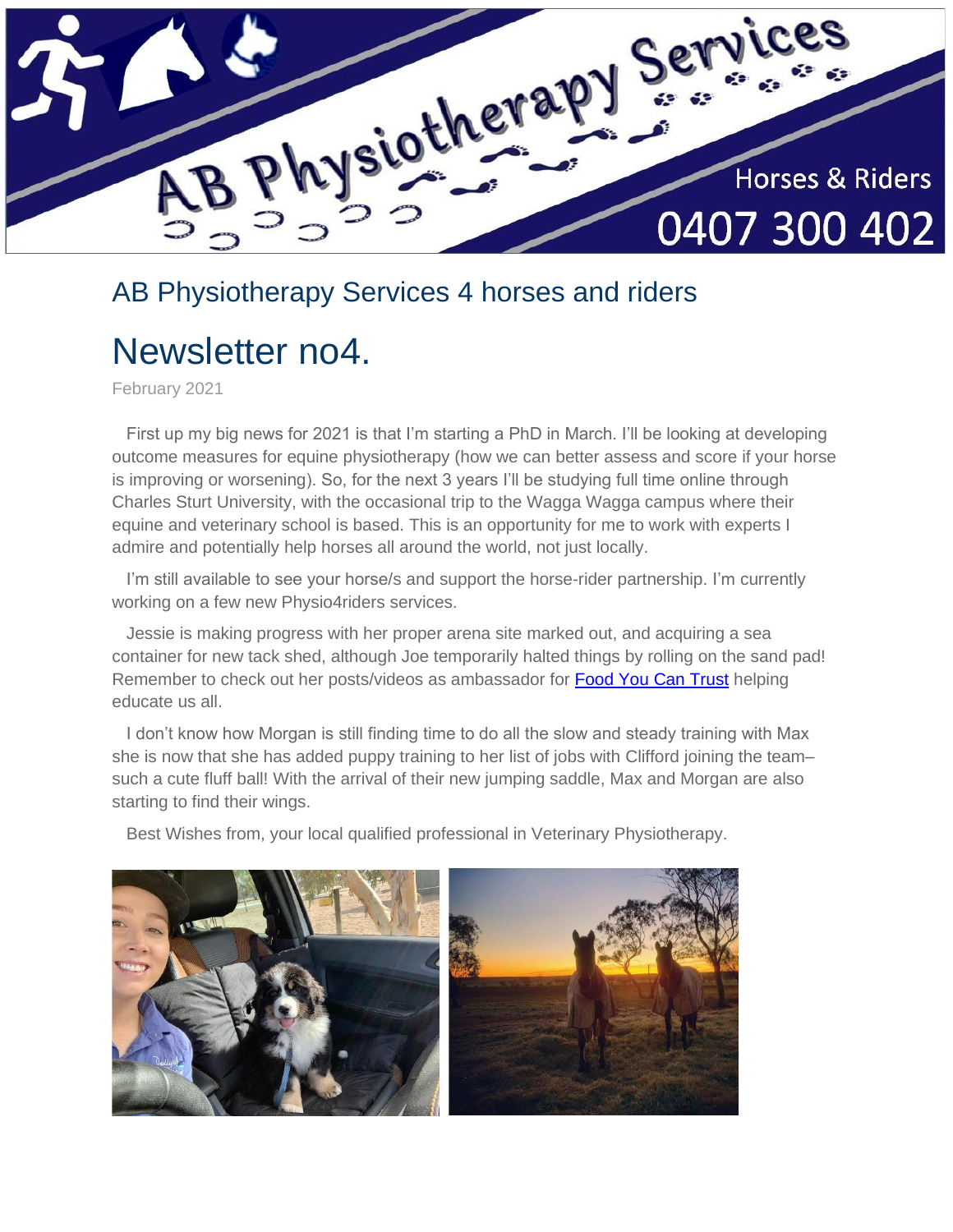# But first a cartoon …



#### **Back Pain**

Pain changes Behaviour. The better you know your horse and their normal behaviour the sooner you can pick up when there is a change. Back pain is common in horses as despite what we'd sometimes like to think, horses did not evolve to carry humans around. This 3 part blog series describes some signs to help you **recognise back pain in horses**.



And this more recent blog about assessing **body condition and muscle development** outlines how to take a back profile to monitor the shape of your horses topline.



#### **4X Review Package**

To maintain your horse in tip top condition it is useful to have a regular review or musculoskeletal screening. The 4X review package allows you to book and pay up front for 4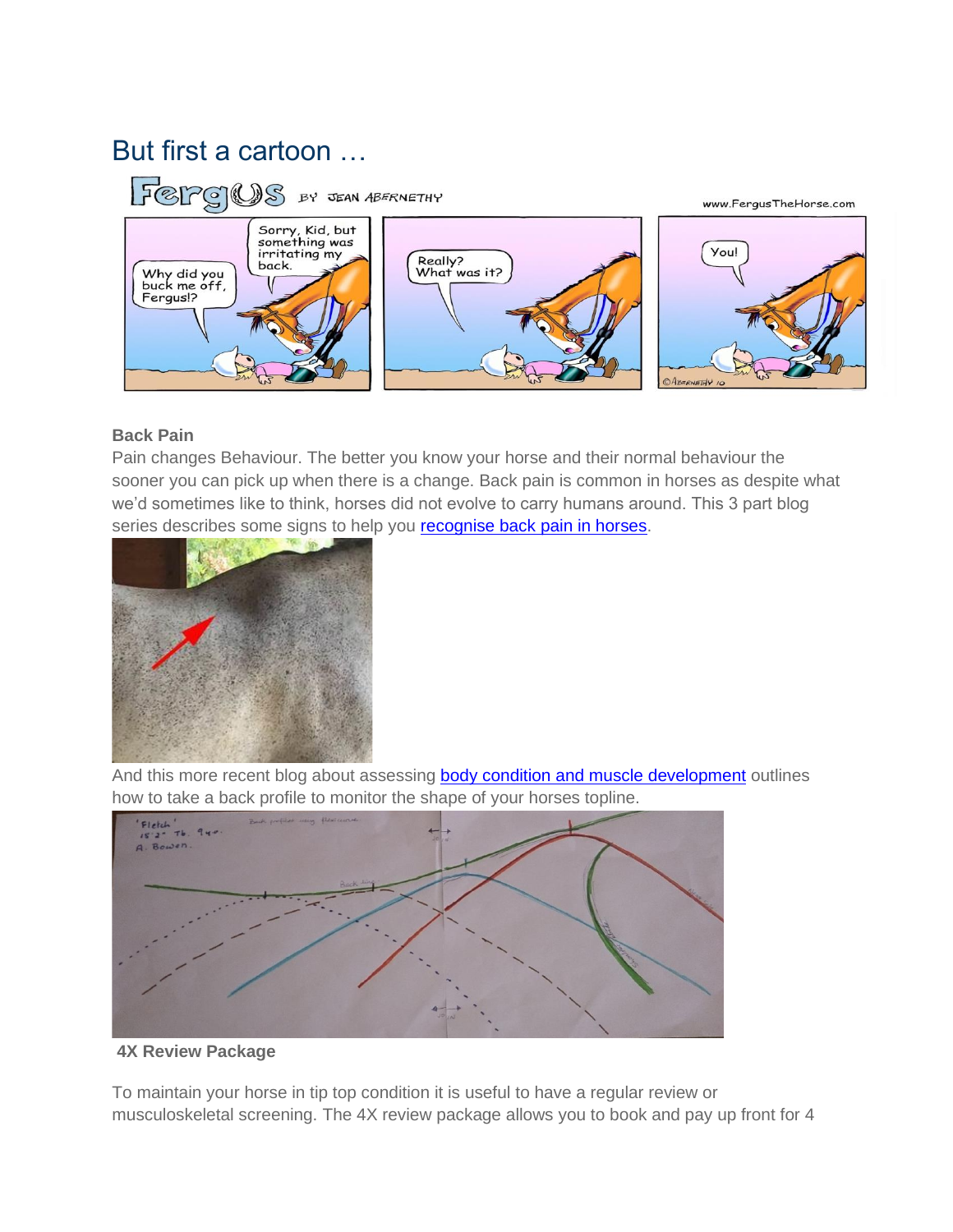Physiotherapy appointments for your horse, to be scheduled quarterly. Findings are compared at each seasonal review allowing early detection and treatment of any issues. Appointments will be scheduled, but with the flexibility to change and use them anytime you like, eg. If your horse sustains an injury before the next review. You will be sent a reminder 2 weeks before the scheduled review so the day/time can be adjusted as needed. The 4X Review Package is suitable for:

- performance horses to help pick up little changes/ niggles before injury occurs and helps you to know your training is progressing on the right track.
- young horses starting out their training.
- horses with saddle fit issues to track their change in shape over the year.
- stoic children's ponies, when the rider isn't experienced enough to pick up if something isn't quite right (remember pain changes behaviour, so don't wait until your pony starts biting or refusing to jump, book the 4X Review Package so you can set and forget.)
- older horses on spell or in light work to monitor joint stiffness and comfort levels.

4X Review Package: \$300.00 (save \$50.00)

N.B. weekend/afterhours surcharge and travel fee will still need to be paid on the day.

## **2021 Goals.**

Our attention is one of our most powerful resources, make sure it is on something useful. We also tend to be visually dominant, so what we look at takes our attention for better or worse.



Follow [AB Physiotherapy Services on facebook.](https://www.facebook.com/ABPhysiotherapyServicesforanimals)

## **Newsletter Bonus**

Foot awareness. No, I'm not talking about getting them out of the way of your horses' hooves in time, although that is a very useful skill to possess. The foot is where our body interacts with the